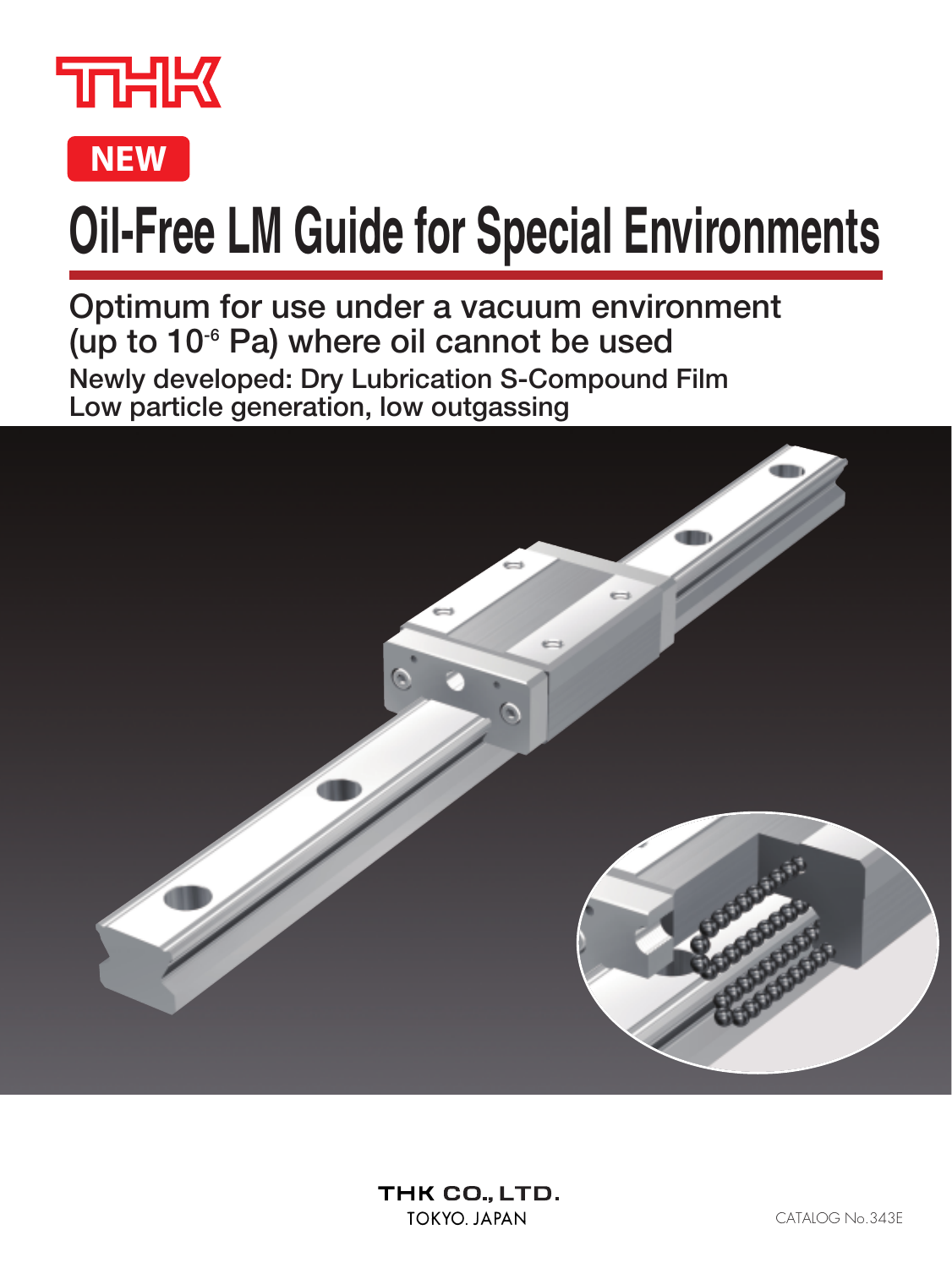# **Oil-Free LM Guide for Special Environments**



### ● **Structural characteristics**

#### 1. Uses stainless steel

All components are made of stainless steel for special environment.

- 2. Degreased and cleaned Special solvent is used to de-grease this This achieves solvent.
- 3. Does not use grease

The product does not use any grease, but adopts a highly reliable Dry Lubrication S-Compound Film.

### ● **What is Dry Lubrication S-Compound Film**

Dry Lubrication S-Compound Film is a fully dry lubricant developed for use under atmospheric to high-vacuum environments. It has superior characteristics in load carrying capacity, wear resistance and sealability to other lubrication systems.

Low outgassing  $\bigotimes$  As a result.

**Suitable for applications where the vacuum level reaches 10-6 Pa and chemical contamination (gaseous contamination such as organic matter and moisture)** 

**Largest advantage**

\*Can be used at temperature up to 150°C<br>(instantaneously 200°C).

**is not allowed.**

| <u>UUIIIparisuri UI ary labrication matchal properties</u> |                             |                 |                 |                              |  |  |  |  |
|------------------------------------------------------------|-----------------------------|-----------------|-----------------|------------------------------|--|--|--|--|
| Item                                                       | <b>Friction coefficient</b> | Wear resistance | <b>Hardness</b> | Service environment          |  |  |  |  |
| Molybdenum Disulfide (hexagonal form)<br>0.04              |                             |                 |                 | Vacuum                       |  |  |  |  |
| Soft metal<br>$0.05$ to $0.5$                              |                             |                 |                 | Atmosphere, vacuum           |  |  |  |  |
| DLC (diamond-like carbon)                                  | 0.08 to 0.15                |                 |                 | Atmosphere, H <sub>2</sub> O |  |  |  |  |
| Dry Lubrication S-Compound Film                            | 0.02 to 0.05                |                 |                 | Atmosphere, yacuum           |  |  |  |  |

#### **Comparison of dry lubrication material properties**

1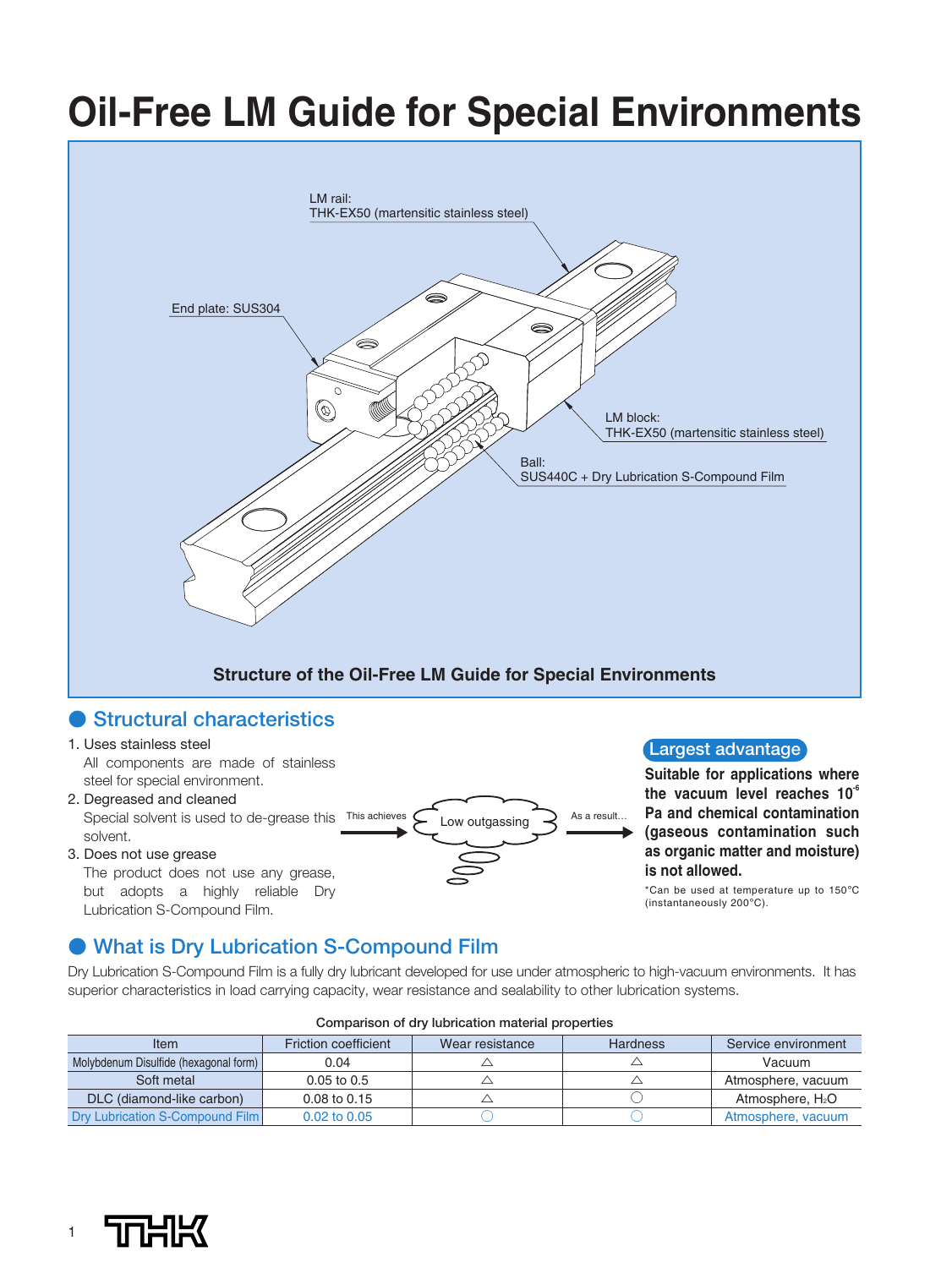#### **● Low Friction**

The Oil-Free LM Guide for special environments exerts superbly low frictional properties in atmospheric to vacuum environments.



#### ● Low Particle Generation

The Oil-Free LM Guide for special environments exerts a lower level of particle generation than conventional vacuum grease lubricants.





### ● **Long Service Life**



\* The durable life represents the value at a point from which the Dry Lubrication S-Compound Film is no longer effective.

Note that the durable life differs from the rated service life of the LM Guide.

### ● **Applications of the Oil-Free LM Guide for Special Environments**

| Industry              | Equipment                                                                                  | Advantages of oil-free LM Guide                                                                   |
|-----------------------|--------------------------------------------------------------------------------------------|---------------------------------------------------------------------------------------------------|
| Semiconductor / FPD   | A Exposure machine, organic EL manufacturing   ● Little outgassing (water, organic matter) |                                                                                                   |
| manufacturing machine | machine, ion injection machine                                                             | $\bullet$ Low particle generation $\bullet$ Operable at high temperature (up to 150 $^{\circ}$ C) |

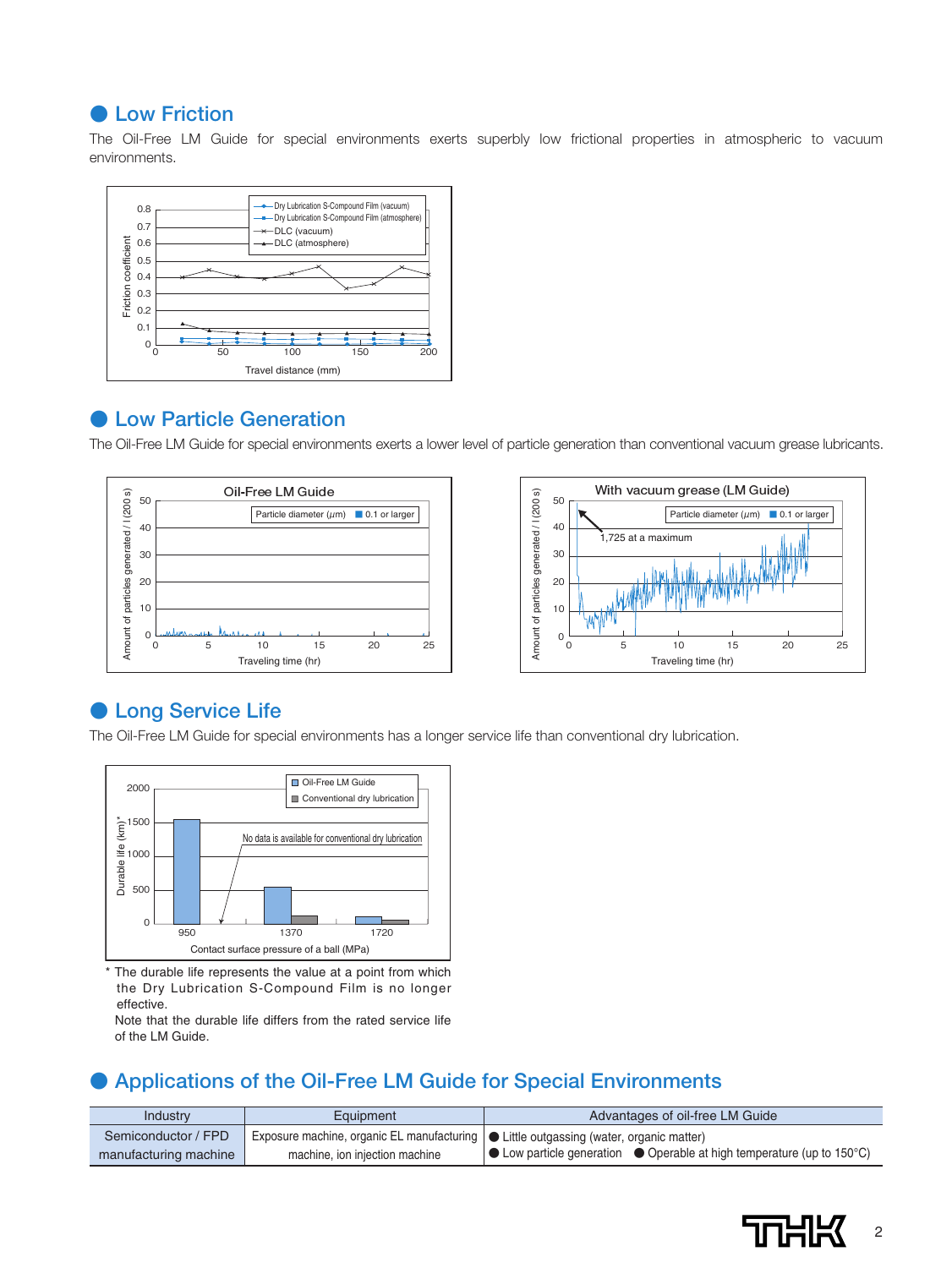### **Accuracy Standard**

**Accuracy of the Oil-Free LM Guide for special environments is classified into Precision (P), Super Precision (SP) and Ultra Precision (UP).**



|                        |                                                       |                                     |                              | Unit: mm                     |  |
|------------------------|-------------------------------------------------------|-------------------------------------|------------------------------|------------------------------|--|
| Model number           | Accuracy standard                                     | Precision grade                     | <b>Super Precision grade</b> | <b>Ultra Precision grade</b> |  |
|                        | <b>Item</b>                                           | P                                   | <b>SP</b>                    | UP                           |  |
|                        | Dimensional tolerance in height M                     | <sup>0</sup><br>$-0.03$<br>$-0.015$ |                              | $-0.008$                     |  |
|                        | Difference in height M                                | 0.004<br>0.006                      |                              | 0.003                        |  |
| SR <sub>15</sub> MSV/W | Dimensional deviation in width W <sub>2</sub>         | <sup>0</sup><br>$-0.02$             | $-0.015$                     | O<br>$-0.008$                |  |
| SR20MSV/W              | Difference in width W <sub>2</sub>                    | 0.006                               | 0.004                        | 0.003                        |  |
|                        | Running parallelism of<br>surface C against surface A | See the table below.                |                              |                              |  |
|                        | Running parallelism of<br>surface D against surface B | See the table below.                |                              |                              |  |

| Unit: $\mu$ m |  |
|---------------|--|

| $O(10L)$ $\mu$ $10L$ |     |                                     |           |                        |  |  |
|----------------------|-----|-------------------------------------|-----------|------------------------|--|--|
| LM rail length (mm)  |     | Running parallelism value           |           |                        |  |  |
| Or less<br>Above     |     | <b>Super Precision</b><br>Precision |           | <b>Ultra Precision</b> |  |  |
|                      |     |                                     | <b>SP</b> | UP                     |  |  |
|                      | 50  | 2                                   | 1.5       |                        |  |  |
| 50                   | 80  | 2                                   | 1.5       |                        |  |  |
| 80                   | 125 | 2                                   | 1.5       |                        |  |  |
| 125                  | 200 | 2                                   | 1.5       |                        |  |  |
| 200                  | 250 | 2.5                                 | 1.5       |                        |  |  |
| 250                  | 315 | 3                                   | 1.5       |                        |  |  |
| 315                  | 400 | 3.5                                 |           | 1.5                    |  |  |

### **Radial clearance**

**Radial clearance of the Oil-Free LM Guide for special environments is defined with the values in the table below.**



|                        | Unit: mm          |
|------------------------|-------------------|
| Model number           | Clearance CS      |
| SR <sub>15</sub> MSV/W | $-0.002$ to 0.001 |
| SR <sub>20</sub> MSV/W | $-0.002$ to 0.001 |

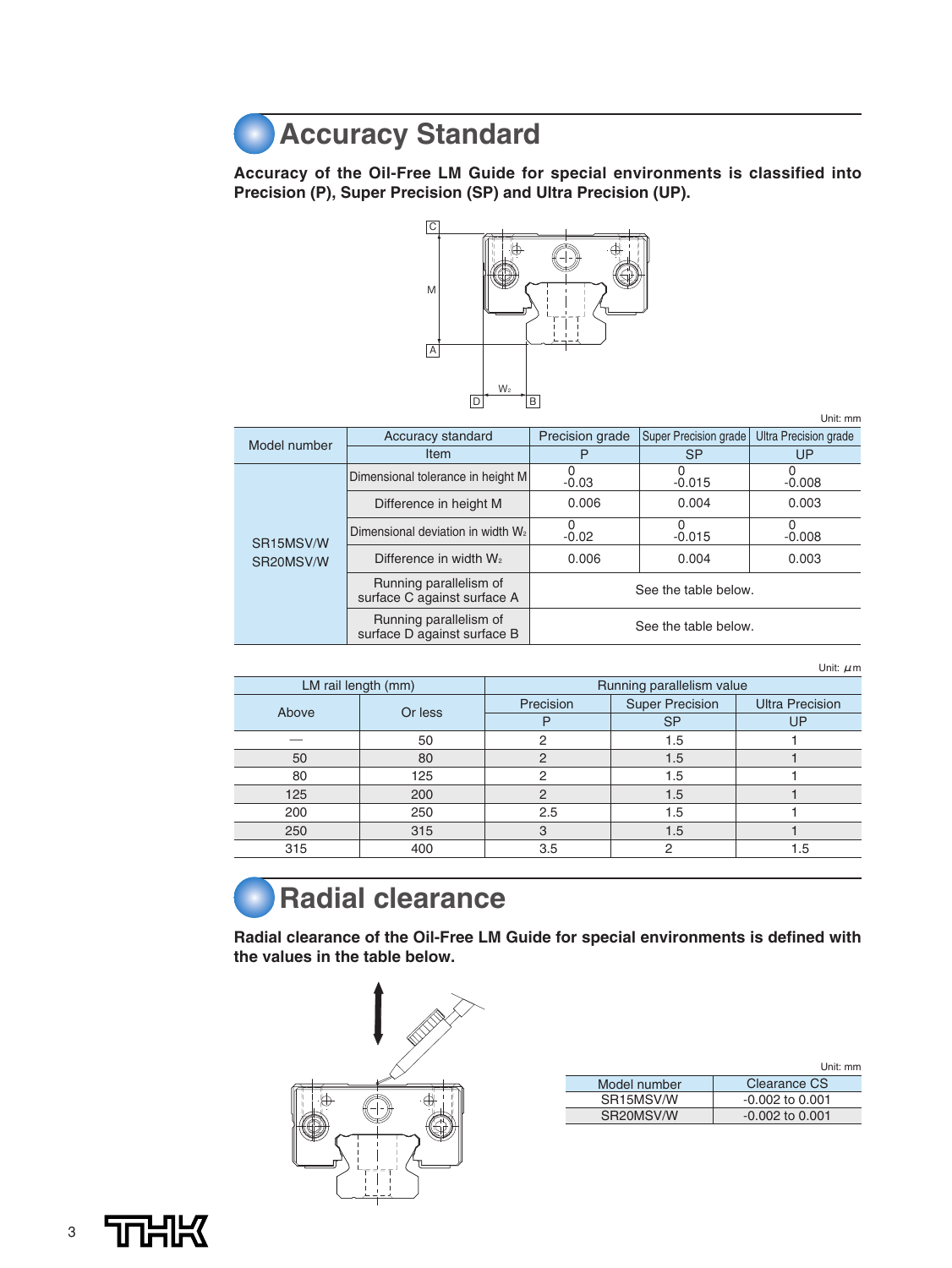### **Shoulder height of the mounting surface and the corner radius**

**Normally, the mounting surface for the LM block and the LM rail has a datum plane on the side face in order to allow easy installation and highly accurate positioning.**

**The corner of the mounting surface must be machined to have a recess, or machined to be smaller than the corner radius "r," to prevent interference with the chamfer of the LM block or the LM rail.**





**LM block section LM rail section**

| ۰. |  |
|----|--|
|    |  |

| Model number           | Corner radius r<br>(maximum) | Shoulder height of Shoulder height of | the LM rail section the LM block section<br>H2. | Hз  |
|------------------------|------------------------------|---------------------------------------|-------------------------------------------------|-----|
| SR <sub>15</sub> MSV/W | 0.5                          | 3.8                                   |                                                 | 4.5 |
| SR20MSV/W              | 0.5                          |                                       |                                                 |     |

### **Tolerance in parallelism between 2 rails**

**The following table shows the tolerance in parallelism (P) between 2 rails.**



|                        | Unit: $\mu$ m |
|------------------------|---------------|
| Model number           | Clearance CS  |
| SR <sub>15</sub> MSV/W |               |
| SR20MSV/W              |               |

### **Tolerance in vertical level between 2 rails**

**The following table shows the tolerance in vertical level (S) between 2 rails per axis-to-axis distance of 200 mm. The tolerance in vertical level is proportionate to the axis-to-axis distance.**



|                        | Unit: mm     |
|------------------------|--------------|
| Model number           | Clearance CS |
| SR <sub>15</sub> MSV/W | 0.020/200    |
| SR <sub>20</sub> MSV/W | 0.020/200    |
|                        |              |



### **Flatness of the mounting surface**

**The following table shows the flatness of the mounting surface.**

|                        | Unit: mm     |
|------------------------|--------------|
| Model number           | Clearance CS |
| SR <sub>15</sub> MSV/W | 0.020/200    |
| SR <sub>20</sub> MSV/W | 0.020/200    |

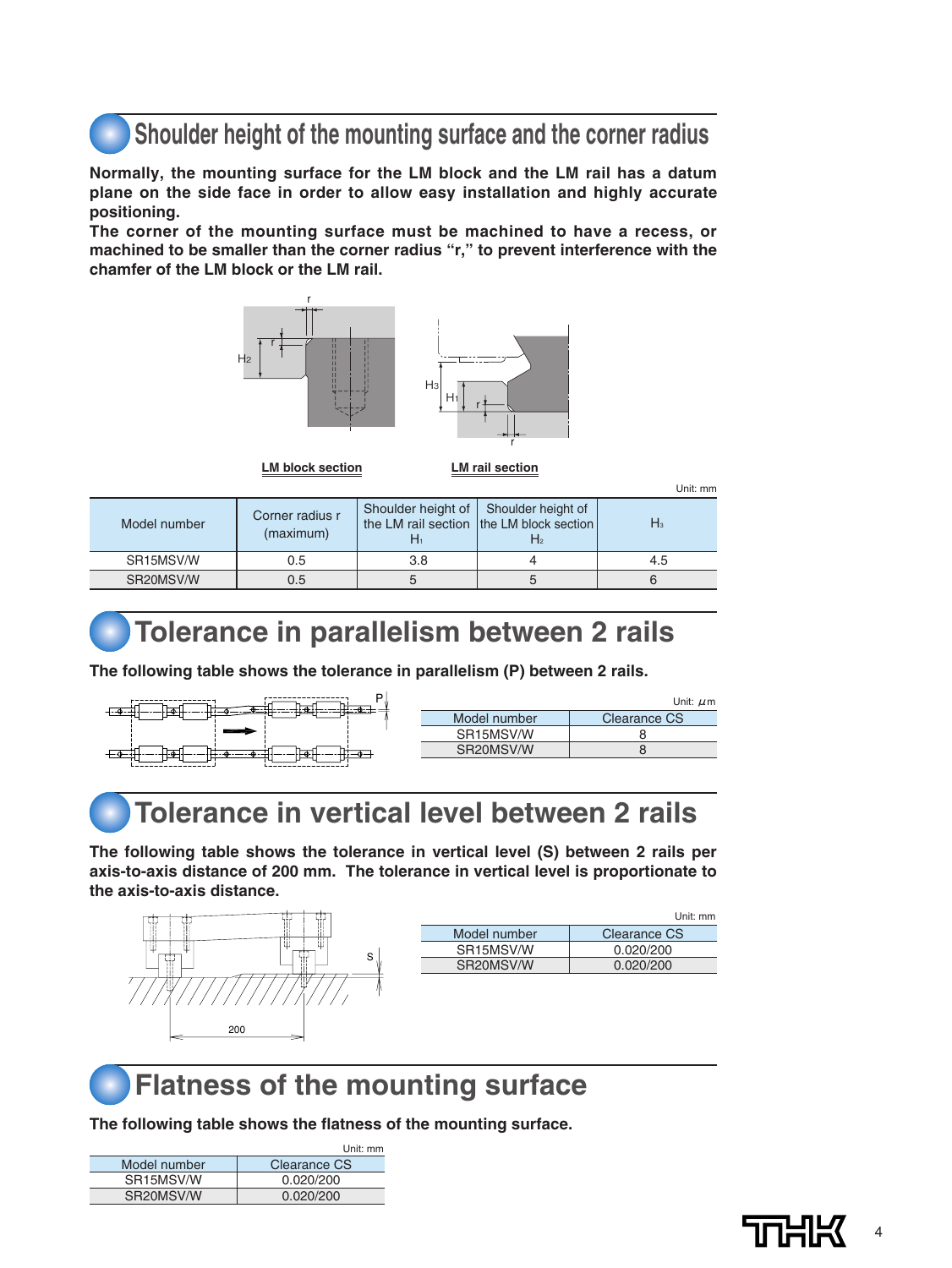### **Model SR-MSV/W Dimensional table for models SR-MSV/W**



|                |             |                  |        |                            |      |                 |       |     | Unit: mm |       |  |  |
|----------------|-------------|------------------|--------|----------------------------|------|-----------------|-------|-----|----------|-------|--|--|
|                |             | Outer dimensions |        | <b>LM block dimensions</b> |      |                 |       |     |          |       |  |  |
| Model No.      | Height<br>M | Width<br>W       | Length | B                          | C    | $S \times \ell$ | $L_1$ | т   | K        | $H_3$ |  |  |
| <b>SR15MSV</b> | 24          | 34               | 36.6   | 26                         | -    | $M4\times7$     | 22.9  | 5.7 | 19.5     | 4.5   |  |  |
| SR15MSW        |             |                  |        |                            | 53.2 |                 | 26    |     | 39.5     |       |  |  |
| <b>SR20MSV</b> | 28          | 42               | 41.3   | 32                         |      | $M5\times8$     | 27.8  | 7.2 | 22       | 6     |  |  |
| <b>SR20MSW</b> |             |                  | 60.2   |                            | 32   |                 | 46.7  |     |          |       |  |  |

|                |                           |                |                |       |                           |                      |                                         |                            |                |                            |       |                               | Unit: mm                   |
|----------------|---------------------------|----------------|----------------|-------|---------------------------|----------------------|-----------------------------------------|----------------------------|----------------|----------------------------|-------|-------------------------------|----------------------------|
|                | <b>LM</b> rail dimensions |                |                |       |                           | Basic load<br>rating | Static permissible moment $[N \cdot m]$ |                            |                | <b>Mass</b>                |       |                               |                            |
| Model No.      | Width                     |                | Height         | Pitch |                           | F <sub>0</sub>       | M <sub>A</sub>                          | 合                          | M <sub>B</sub> | €                          | Mc    | <b>LM</b> block               | <b>LM</b> rail             |
|                | $W_1$<br>±0.05            | W <sub>2</sub> | M <sub>1</sub> | F     | $d_1 \times d_2 \times h$ | [N]                  | 1                                       | <b>block</b> Double blocks |                | <b>block</b> Double blocks | block | $\lfloor \mathsf{kg} \rfloor$ | $\left[\text{kg/m}\right]$ |
| <b>SR15MSV</b> | 15                        | 9.5            | 12.5           | 60    | $3.5\times 6\times 4.5$   | 320                  | 0.80                                    | 5.43                       | 0.51           | 3.60                       | 1.16  | 0.12                          | 1.2                        |
| <b>SR15MSW</b> |                           |                |                |       |                           | 570                  | 2.35                                    | 13.0                       | 1.47           | 8.31                       | 2.08  | 0.2                           |                            |
| <b>SR20MSV</b> | 20                        | 11             | 15.5           | 60    | $6\times9.5\times8.5$     | 430                  | 1.35                                    | 8.44                       | 0.87           | 5.52                       | 2.05  | 0.2                           | 2.1                        |
| <b>SR20MSW</b> |                           |                |                |       |                           | 750                  | 3.76                                    | 19.9                       | 2.36           | 12.6                       | 3.59  | 0.3                           |                            |

Note 1: If you desire a product other than the model numbers indicated above, contact THK. Note 2: For durability of the Oil-Free LM Guide for special environments, contact THK.



**Note** With this model, a single-rail unit constitutes one set (i.e., the required number of sets when 2 rails are used in parallel is 2).

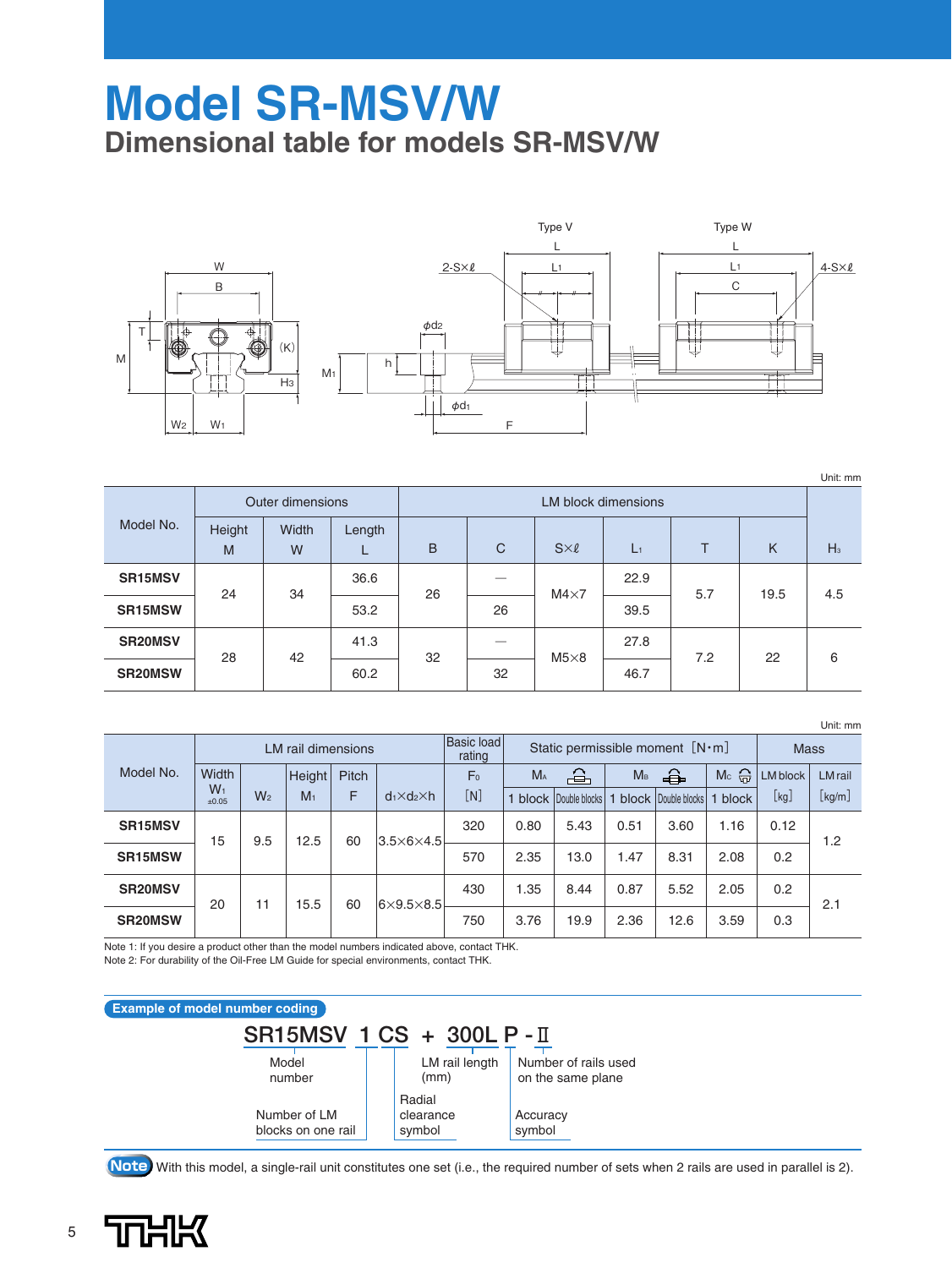### **Standard length and maximum length of the LM rail**

**The following table shows the standard length and the maximum length of the LM rail of the Oil-Free LM Guide for special environments. If the overall rail length exceeds the maximum length, contact THK.**

**For dimension G if you require a special length, we recommend using the dimensions in the table. If dimension G is longer, the respective part tends to become unstable after installation, which may negatively affect the accuracy.**



| Model number                             | SR15MSV/W | SR20MSV/W |  |  |
|------------------------------------------|-----------|-----------|--|--|
|                                          | 160       | 220       |  |  |
| Standard LM rail Length (L <sub>o)</sub> | 220       | 280       |  |  |
|                                          | 280       | 340       |  |  |
|                                          | 340       | 400       |  |  |
|                                          | 400       |           |  |  |
| Standard pitch F                         | 60        | 60        |  |  |
| G                                        | 20        | 20        |  |  |
| Maximum length                           | 400       | 400       |  |  |

Standard length and maximum length of the LM rail

Unit: mm

Note 1: If you desire a rail length larger than the maximum length, contact THK. Note 2: A connected-rail type is not available.

6